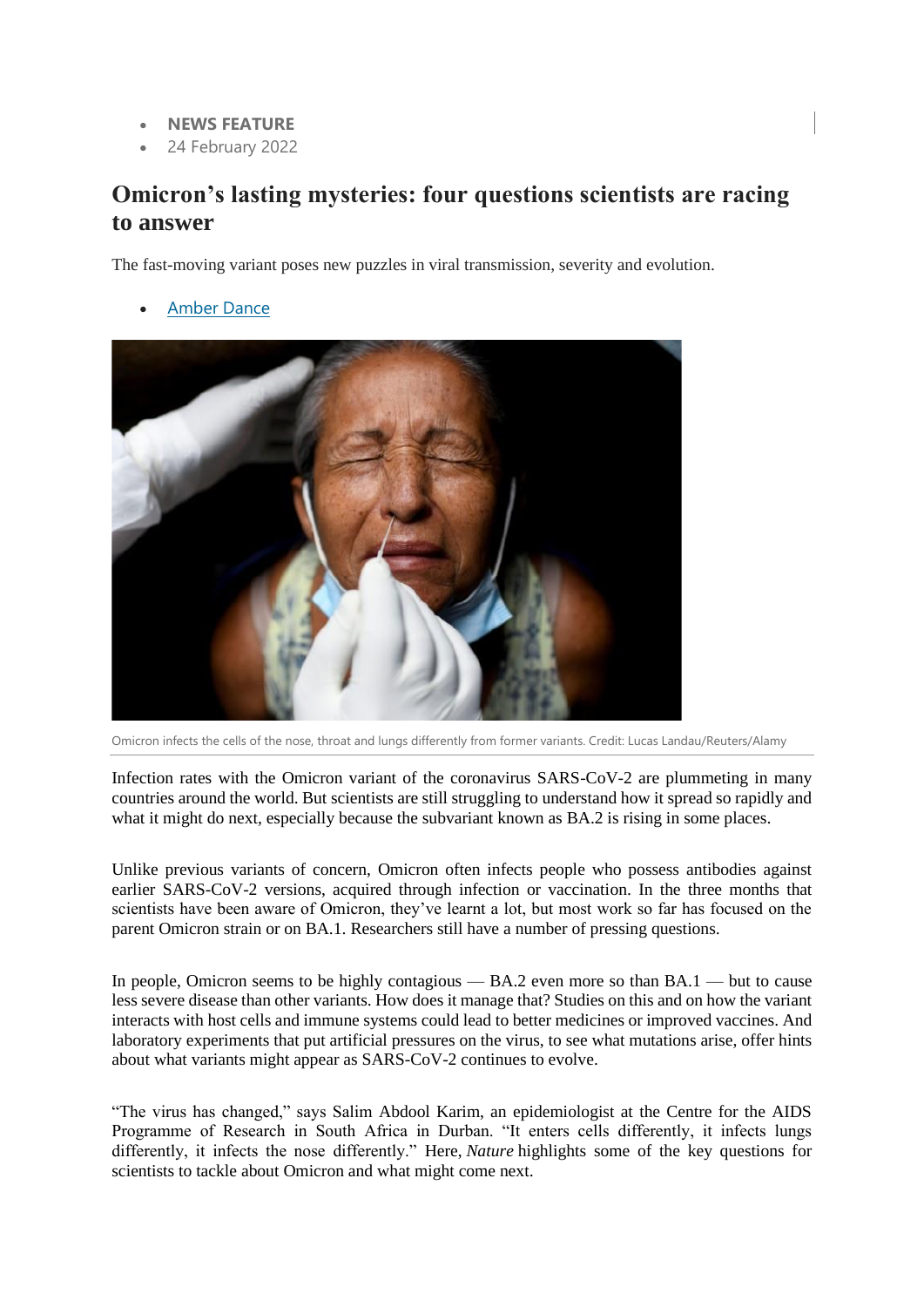### **How is it so transmissible?**

Much of Omicron's success must come down to the dozens of mutations that separate it from previous variants and enable it to evade host antibodies, particularly the neutralizing ones that bind to the virus's outer spike protein and block cell entry. That means that despite widespread immunity to earlier SARS-CoV-2 versions, there are more available hosts for Omicron to hop between, compared with when the Delta variant was dominant.



**[Where did Omicron come from? Three key theories](https://www.nature.com/articles/d41586-022-00215-2)**

But there might also be something inherent in Omicron's biology that makes it highly transmissible regardless of human immunity. This could be a change to how a person infected with the coronavirus transmits it, how another receives it, or both.

On the transmission side, one idea is that this variant creates a higher concentration of viral particles in the nose, so that infected individuals release more coronavirus with every exhalation. Data on this point have been mixed.

One result in favour of this hypothesis comes from a study  $1$  of human lung and bronchial tissues led by Michael Chan, a virologist at the University of Hong Kong. The data suggest that Omicron replicates faster in the upper respiratory system than all previous forms of the virus.

Researchers led by Wendy Barclay, a virologist at Imperial College London, observed that Omicron replicates faster than Delta in cultures of nose cell[s2.](https://www.nature.com/articles/d41586-022-00428-5#ref-CR2)

But some studies reported that immunologically naive hamsters had fewer virus particles — none of which were infectious —in their lungs compared with previous variants $\frac{3}{2}$ . Other studies $\frac{4}{2}$  in people indicate that [Omicron produces the same or lower levels of infectious viral particles as Delta does](https://www.nature.com/articles/d41586-022-00129-z) in the upper respiratory tract.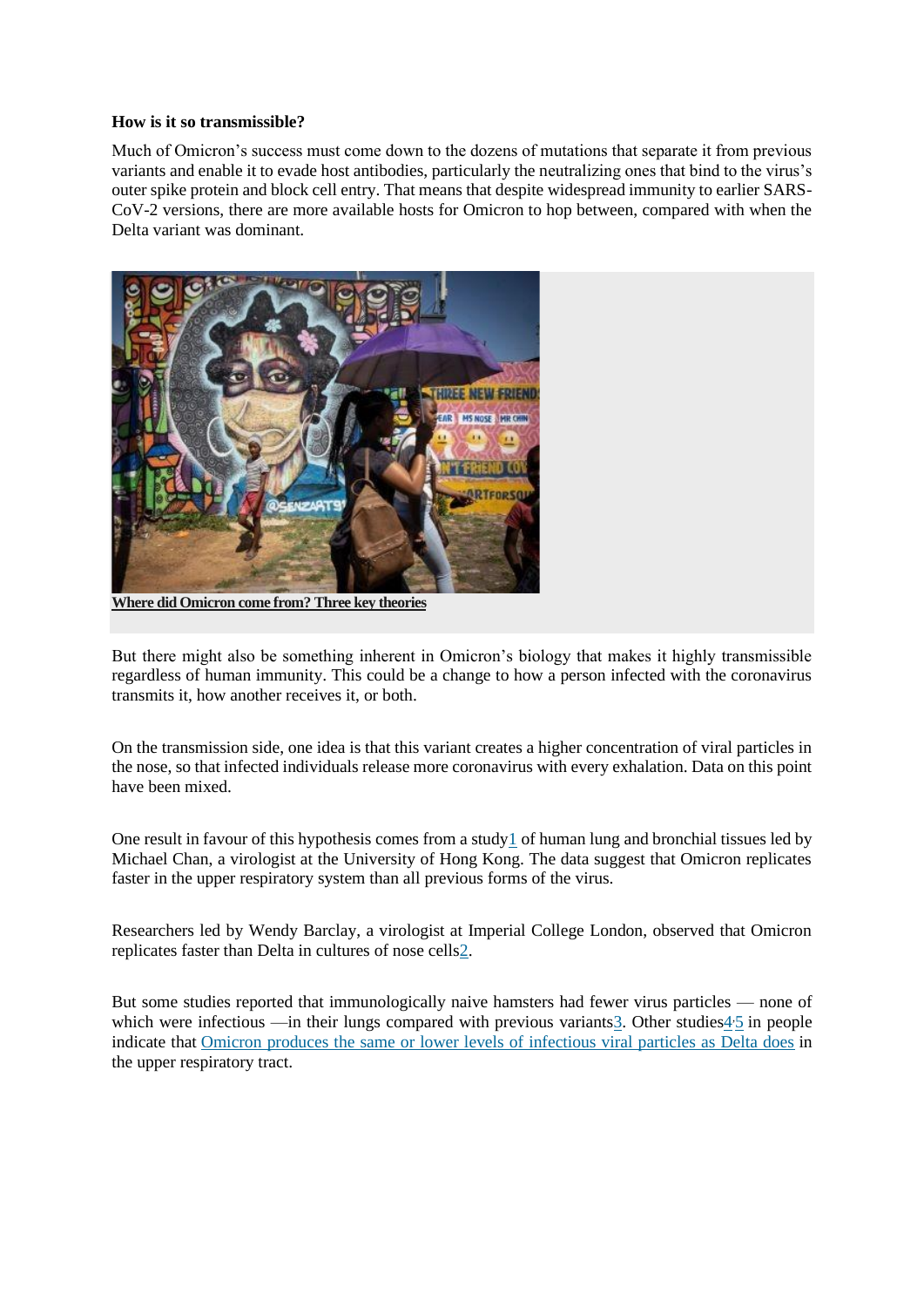

SARS-CoV-2 particles (green) inside a cellular endosome.Credit: NIAID [\(CC BY 2.0\)](https://creativecommons.org/licenses/by/2.0/)

As for the potential receivers of those infectious particles, Barclay suggests that Omicron's transmission strength might be linked to how it enters cells. Earlier versions of SARS-CoV-2 relied on a cellular receptor, ACE2, to bind to the cells, and on a cellular enzyme called TMPRSS2 to cleave its spike protein, granting the virus entry. Omicron has mostly abandoned the TMPRSS2 route. Instead, cells swallow it whole, and it lands in intracellular bubbles called endosomes $2.6$ .

Many cells in the nose make ACE2 but not TMPRSS2, Barclay says. That could give Omicron an edge as soon as it's inhaled, allowing it to set up shop [without reaching the lungs and other organs where](https://www.nature.com/articles/d41586-022-00007-8)  [TMPRSS2 is more widely expressed.](https://www.nature.com/articles/d41586-022-00007-8) This could, in part, explain why Omicron can pass so easily between people and how it so rapidly establishes infection.

## **Is it less severe? If so, why?**

Hospitalization and death rates for Omicron, compared with those for previous variants, seem to suggest that it is a weaker strain. But because many people have some level of immunity, through COVID-19 vaccination or previous infection, it's challenging to untangle how much of that reduced severity stems from people's immune systems being preconditioned to take on the virus, and how much from some inherent feature of the virus itself.

"It's much more difficult to have a 'clean' genetic and immunological study," says Jean-Laurent Casanova, a paediatric immunologist at the Rockefeller University in New York City.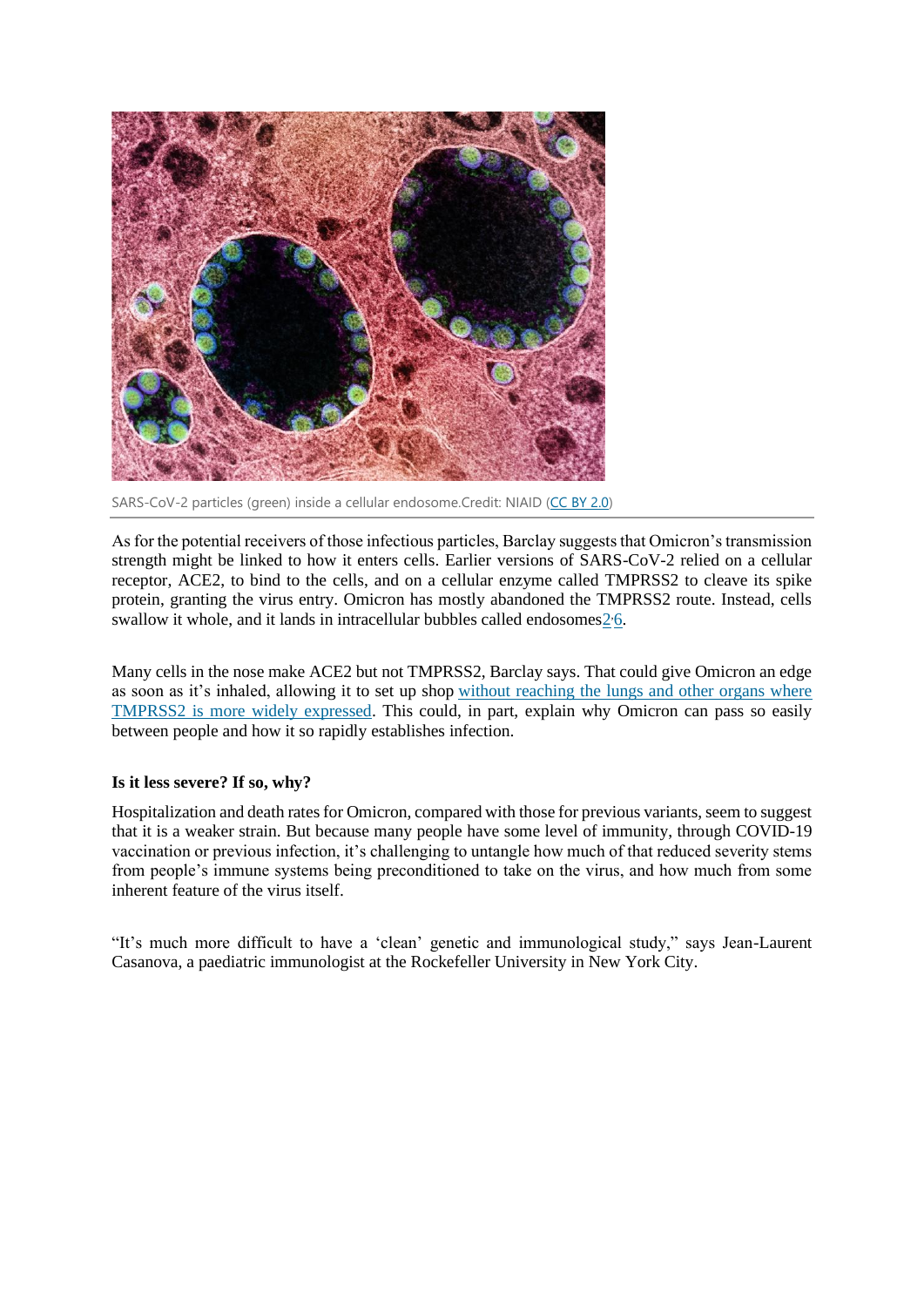

Scientists at Case Western Reserve University School of Medicine in Cleveland, Ohio, attempted to control for these factors by looking at first-time COVID-19 cases in children younger than 5 years old, who are not yet eligible for vaccinatio[n7.](https://www.nature.com/articles/d41586-022-00428-5#ref-CR7) Omicron infections were less severe than Delta cases in terms of rates of emergency-department visits, admissions to hospital or intensive-care units, and need for mechanical ventilation.

In another stud[y8,](https://www.nature.com/articles/d41586-022-00428-5#ref-CR8) researchers in South Africa analysed hospitalization and death risk for infected adults during the Omicron wave and during earlier surges. Adjusting their data to account for previous infections, vaccination and other factors, they estimated that 25% of Omicron's reduced risk of severe disease or death was due to something intrinsic to the virus itself.

What blunted Omicron's fangs? Chan's team found that, although the variant is successful in the upper respiratory system, it was less able to replicate in lung tissu[e1.](https://www.nature.com/articles/d41586-022-00428-5#ref-CR1) And studies in rodents found less inflammation and damage to the lung[s3.](https://www.nature.com/articles/d41586-022-00428-5#ref-CR3)

In people, Omicron's relative inability to colonize or damage the lungs seems to result in fewer cases of dangerous pneumonia and respiratory distress, but in higher numbers of annoying head colds.

Another feature that might underlie Omicron's reduced severity, says Barclay, is its inability to fuse individual lung cells together into larger blobs called syncytia. Previous coronavirus variants did this, and because these aggregates were present in the lungs of people who died of severe illness, some scientists propose that this aggregation contributes to symptoms or helps the virus to spread. But the fusion relies on TMPRSS2, and Omicron infections don't seem to result in the same levels of syncytium formatio[n2.](https://www.nature.com/articles/d41586-022-00428-5#ref-CR2)

### **What is the complete immune response to Omicron?**

One of the body's key defences against pathogens is a molecule called interferon, which cells produce when they detect an invader. Interferon tells infected cells to ramp up their own defences — for example, by keeping viruses trapped in endosomes. Interferon also delivers a warning signal to uninfected neighbouring cells so that they can do the same.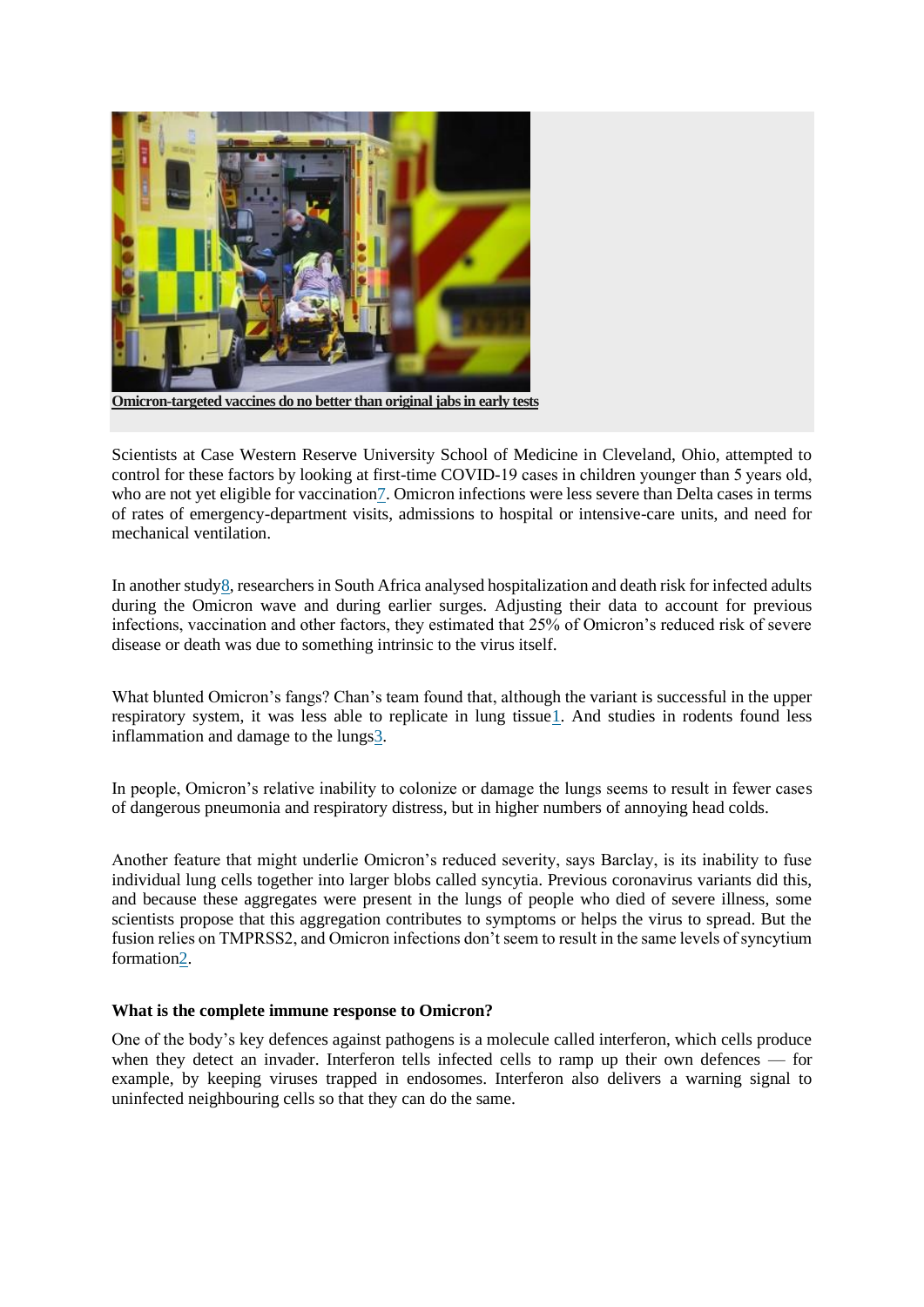Previous variants were able to avoid or disable many of interferon's effects. Some research suggests that Omicron has lost some of that advantag[e9,](https://www.nature.com/articles/d41586-022-00428-5#ref-CR9) although other experiments find that it's better equipped to withstand interferon's effect[s10.](https://www.nature.com/articles/d41586-022-00428-5#ref-CR10)



**[Omicron's feeble attack on the lungs could make it less dangerous](https://www.nature.com/articles/d41586-022-00007-8)**

Researchers are also mapping the parts of the virus that get the attention of T cells. The viral proteins recognized by T cells seem not to have changed much in Omicro[n11,](https://www.nature.com/articles/d41586-022-00428-5#ref-CR11) compared with in previous SARS-CoV-2 variants.

That's good news, because although T cells are slower than antibodies to respond to a recurring threat, they're effective once they get going. This helps to stop breakthrough infections from becoming severe.

Understanding the parts of SARS-CoV-2 that rarely mutate and serve as strong T-cell activators could help vaccine designers to create [new formulations to induce this long-lasting form of immunity](https://www.nature.com/articles/d41586-022-00214-3) against current and future variants.

## **What comes next?**

The overall Omicron data so far suggest to Barclay that Omicron could be highly contagious early on in the infection because it starts out strong. But it's possible that the viral load, along with the variant's ability to infect other cells or other people, quickly drops as it attempts to spread beyond the upper airways or as it encounters interferon.

"Omicron is very good at getting into the cells of the nose," she says. "Once it's in there, actually, I don't think that Omicron is a terribly fit virus."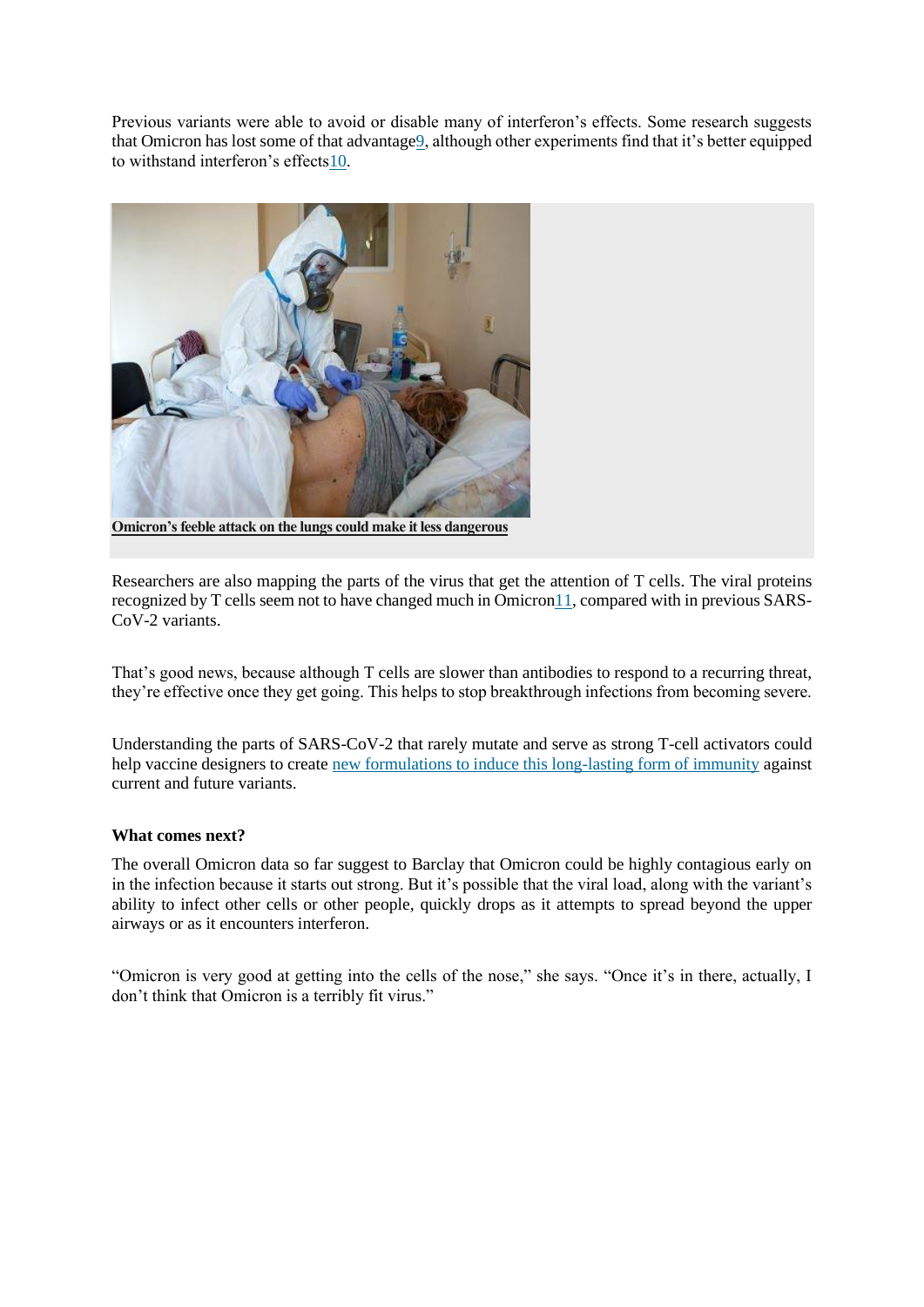

The diminished severity has provided a thin silver lining to the Omicron surge, but most experts think that this won't be the final variant of concern. There are two likely scenarios going forward, says Jesse Bloom, an evolutionary virologist at the Fred Hutchinson Cancer Research Center in Seattle, Washington. One is that Omicron continues to evolve, creating some sort of Omicron-plus variant that is worse than BA. 1 or BA.2. The other possibility is that a new, unrelated variant appears.

The latter is what's happened with each variant of concern so far. "It suggests that there's a huge amount of plasticity in the virus," says Lucy Thorne, a virologist at University College London. "It's got different evolutionary options." With dozens of mutations, Omicron explored more of the evolutionary space than the other variants. Many of Omicron's mutations ought to make it less fit, but it thrives, probably because other mutations mitigate those disadvantages.

What evolutionary options might it still have left to try? One way to make educated guesses is to let the virus evolve under controlled laboratory conditions. For example, researchers at the University of Alabama at Birmingham found, after growing the virus in several rounds of cell culture, that the original SARS-CoV-2 strain picked up the ability to bind to heparan sulfate, a molecule on the surface of all cell[s12.](https://www.nature.com/articles/d41586-022-00428-5#ref-CR12) This cultured virus still used ACE2, but the extra binding partner made it better at infecting cells.

As the study authors note, changes in cell-culture dishes don't necessarily mean that the virus would be any better at infecting animals or people; it's possible the mutations might make it inept in other ways. Thus, this type of work [does not fall under the strictest definition of 'gain-of-function research of](https://www.nature.com/articles/d41586-021-02903-x)  [concern'.](https://www.nature.com/articles/d41586-021-02903-x)

Researchers can also put pressure on the virus in the lab, allowing it to evolve in the presence of antibodies or antiviral drugs. For example, scientists passed an early SARS-CoV-2 strain from dish to dish in the presence of the antiviral remdesivir, and the virus readily developed a mutation that made it less sensitive to the dru[g13.](https://www.nature.com/articles/d41586-022-00428-5#ref-CR13)

These kinds of experiment enable researchers to predict how the virus might evolve. Finding such mutations in the lab doesn't mean they will occur in nature, but scientists tracking coronavirus genetics through surveillance can keep an eye out for them.